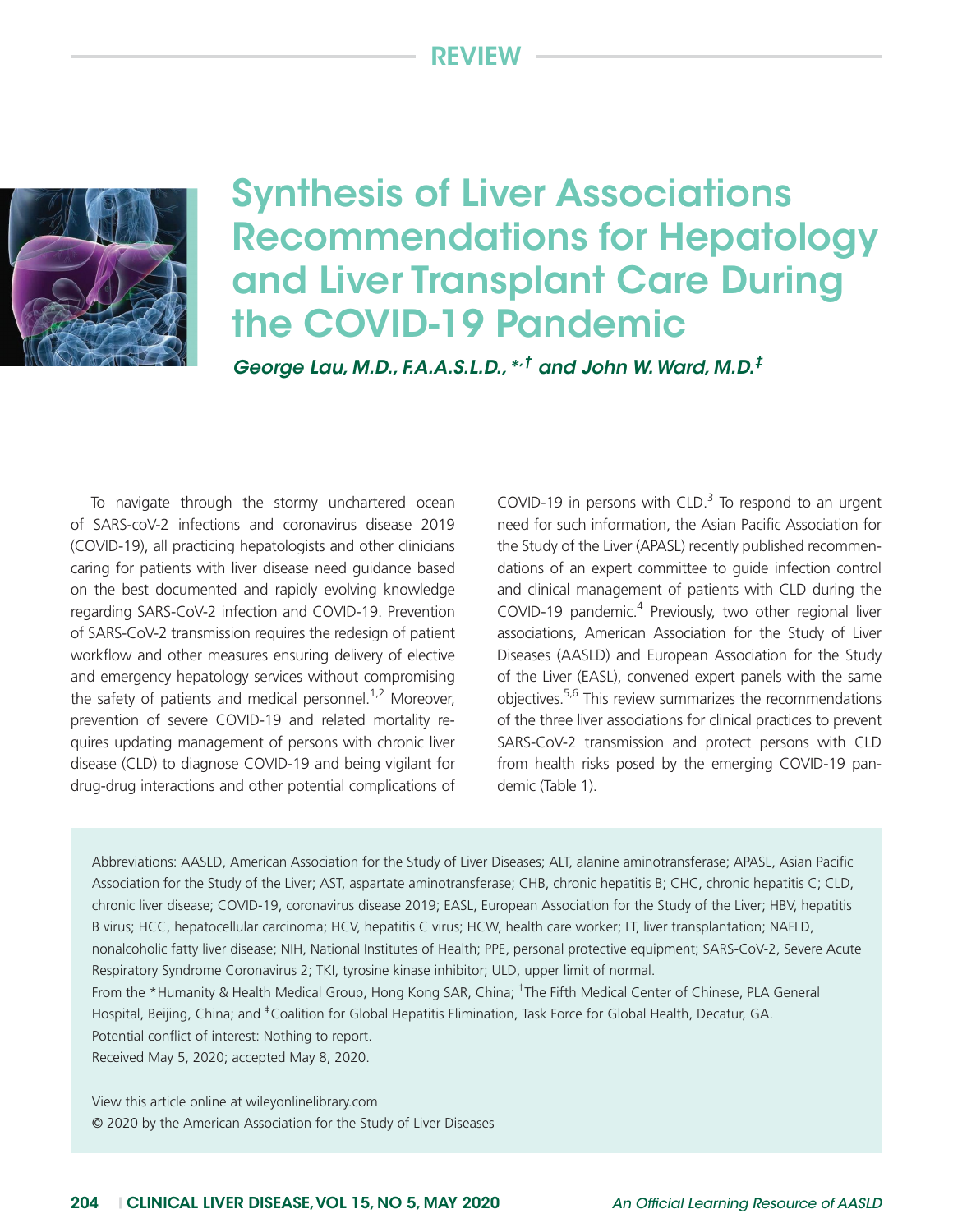| $\overline{\mathbf{C}}$<br>ر |
|------------------------------|
|                              |
|                              |
|                              |
| l                            |
| Í<br>۱                       |
|                              |
|                              |
|                              |
| $\ddot{\epsilon}$            |
|                              |
| Ć                            |
|                              |
| $JID-1$                      |
|                              |
| ۱                            |
|                              |
|                              |
| $\epsilon$                   |
|                              |
| $\overline{\phantom{a}}$     |
|                              |
|                              |
|                              |
|                              |
|                              |
| $\mathcal{C}$                |
|                              |
|                              |
|                              |
| ĺ                            |
|                              |
|                              |
| I                            |
|                              |
| ŀ                            |
|                              |
|                              |
|                              |
|                              |
|                              |
| l                            |
| 1                            |
|                              |
|                              |
|                              |
|                              |
|                              |
|                              |
|                              |
|                              |
| J                            |
|                              |
|                              |
|                              |
|                              |
|                              |
|                              |
| ١                            |
|                              |
|                              |
|                              |
| <b>TED DICE</b>              |
|                              |
| J                            |
|                              |
| Ĺ                            |
|                              |
| ¢                            |
| l                            |
|                              |
|                              |
|                              |
|                              |
| $\overline{\mathbf{C}}$      |
|                              |
| ī                            |
|                              |
|                              |
| ľ                            |
|                              |
|                              |
| l                            |
|                              |
|                              |
|                              |
| NO <sub>O</sub>              |
|                              |
|                              |
|                              |
|                              |
|                              |
| <b>REC</b>                   |
|                              |
|                              |
| <b>ASL</b>                   |
|                              |
|                              |
| Ц<br>J                       |
|                              |
| $\mathbf{r}$<br>۱            |
| ×                            |
|                              |
| é                            |
|                              |
| ı                            |
|                              |
| Ù                            |
| é                            |
| ľ<br>í                       |
|                              |
|                              |
|                              |
| ٢<br>١                       |
| ı                            |
| ō<br>j                       |
| ï<br>é                       |
| l                            |
| ć                            |
|                              |
| Ó                            |
| ١                            |
| l<br>J<br>ı                  |
| ŀ                            |
| Ó<br>)                       |
| l<br>J<br>J                  |
| J                            |
|                              |
| į                            |
| U<br>j                       |
|                              |
| Г                            |
|                              |
| β<br>I                       |
| l                            |
| ñ                            |
| I                            |
| Í                            |

| Recommendations                                                   | <b>AASLD</b>                                                                                                                                                                                                                                                                                                                                                                                                                                                                                                                                                                                                                      | <b>APASL</b>                                                                                                                                                                                                                                                                                                                                                                                                                                                                                                 | EASL                                                                                                                                                                                                                                                                                                                                                                                                                                                                                                                                                                                                                                                                                                                                                                                                       |
|-------------------------------------------------------------------|-----------------------------------------------------------------------------------------------------------------------------------------------------------------------------------------------------------------------------------------------------------------------------------------------------------------------------------------------------------------------------------------------------------------------------------------------------------------------------------------------------------------------------------------------------------------------------------------------------------------------------------|--------------------------------------------------------------------------------------------------------------------------------------------------------------------------------------------------------------------------------------------------------------------------------------------------------------------------------------------------------------------------------------------------------------------------------------------------------------------------------------------------------------|------------------------------------------------------------------------------------------------------------------------------------------------------------------------------------------------------------------------------------------------------------------------------------------------------------------------------------------------------------------------------------------------------------------------------------------------------------------------------------------------------------------------------------------------------------------------------------------------------------------------------------------------------------------------------------------------------------------------------------------------------------------------------------------------------------|
| Limit nosocomial transmission                                     | posures; if suggestive of COVID-19, refer care per clinic's<br>On arrival, screen patients for COVID-19 symptoms, ex-<br>Cancel all elective/nonurgent endoscopic procedures<br>Reduce routine laboratory and imaging monitoring<br>Limit clinical trial activity to essential clinical trials<br>Limit HCWs providing care or on patient rounds<br>Use telemedicine alternatives for routine care<br>Prioritize patients to limit in-person care<br>PE<br>Limit in-clinic evaluations for transplant<br>HCWs follow recommendations for<br>protocol for symptomatic patients<br>Prescribe 90 days of medications<br>and biopsies | Cancel elective, nonurgent endoscopies and liver<br>Minimize number of HCWs caring for patients<br>Use telemedicine alternatives for routine care<br>Minimize number of HCWs on patient rounds<br>HCWs follow recommendations for PPE<br>biopsies                                                                                                                                                                                                                                                            | Reduce frequency of laboratory monitoring and obtain<br>Use telemedicine for routine care; postpone specialist<br>Remodel clinic space for social distancing<br>HCWs follow recommendations for PPE<br>Limit in-person care to urgent cases<br>locally<br>visits                                                                                                                                                                                                                                                                                                                                                                                                                                                                                                                                           |
| Evaluate and care for patients with<br>COVID-19 for liver disease | Prioritize for COVID-19 testing: (1) patients with cirrhosis,<br>new-onset encepha-<br>Consult the University of Liverpool document to assess<br>for liver disease: (1)<br>Use acetaminophen 2 g/day as preferred medication<br>drugs as needed<br>(2) patients with CLD receiving immunosuppressive<br>(2) drug-induced<br>lopathy or other acute decompensation<br>Regularly monitor liver biochemistries<br>Use nonsteroidal anti-inflammatory<br>medications, and (3) patients with<br>Consider non-COVID-19 etiologies<br>exacerbation of preexisting CLD or<br>possible drug interactions<br>hepatotoxicity                 | Decompensated CLD and ALT >5 times ULD contrain-<br>Consider HBV prophylaxis prior to use of anti-IL-6,<br>Consider NAFLD as a prognostic factor for severe<br>Follow WHO guidelines for COVID-19 diagnosis<br>Monitor liver function tests of patients with CLD<br>Screen patients for hepatitis B surface antigen<br>Prioritize persons with CLD for clinical trials<br>Be alert to possible drug hepatotoxicity<br>other immunosuppressive therapy<br>dications for remdesivir therapy<br><b>COVID-19</b> | Test for COVID-19 patients with acute decompensation<br>or acute-on-chronic liver and per institution's practices<br>Test for COVID-19 patients with acute decompensation<br>or acute-on-chronic liver and per institution's practices<br>Persons with NAFLD likely to have comorbidity risk fac-<br>Persons with NAFLD likely to have comorbidity risk fac-<br>Consider patients with CLD/COVID-19 for early admis-<br>Consider patients with CLD/COVID-19 for early admis-<br>Limit use of nonsteroidal anti-inflammatory drugs<br>Use acetaminophen (2-3 g/day is generally safe)<br>Use acetaminophen (2-3 g/day is generally safe)<br>Limit use of nonsteroidal anti-inflammatory drugs<br>fors for severe COVID-19<br>tors for severe COVID-19<br>sion and clinical trial<br>sion and clinical trial |
| Manage hepatitis B; hepatitis C                                   | Proceed with HBV and HCV treatment in patients without<br>Do not consider HBV treatment in patients with COVID-<br>Continue HBV and HCV treatment of patients with<br>COVID-19 as clinically warranted<br>9 unless flare is suspected<br>COVID-19                                                                                                                                                                                                                                                                                                                                                                                 | Continue HBV and HCV treatment of patients with<br>Document discussion with patient regarding CLD<br>Proceed with HBV and HCV treatment in patients<br>Do not consider HBV treatment in patients with<br>without COVID-19 as clinically warranted<br>COVID-19 unless flare is suspected<br>diagnosis and management<br>COVID-19                                                                                                                                                                              |                                                                                                                                                                                                                                                                                                                                                                                                                                                                                                                                                                                                                                                                                                                                                                                                            |
| Manage patients with HCC                                          | Document discussion of risks and benefits of delaying<br>Continue HCC surveillance schedule for high-risk sub-<br>Proceed with HCC treatments as appropriate<br>jects; 2-month delay is acceptable<br>surveillance with patient                                                                                                                                                                                                                                                                                                                                                                                                   | elective transplant and resection surgery, withhold<br>For patients with HCC with COVID-19, postpone<br>Continue therapy for non-COVID-19 patients<br>immunotherapy                                                                                                                                                                                                                                                                                                                                          | Admit early if COVID-19 is diagnosed<br>Consider postponing HCC therapies<br>Maintain care per guidelines                                                                                                                                                                                                                                                                                                                                                                                                                                                                                                                                                                                                                                                                                                  |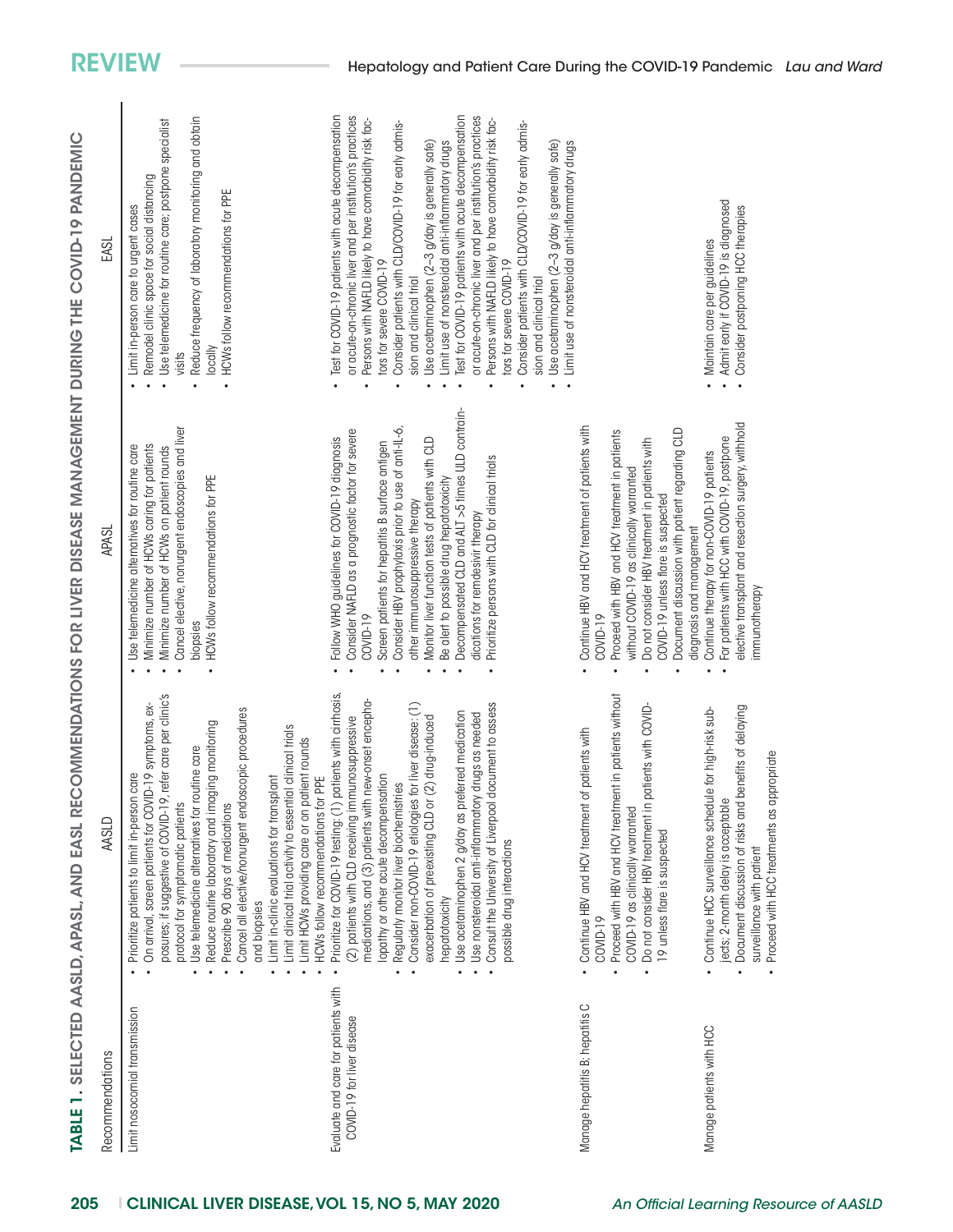## HOW TO PROTECT MEDICAL PERSONNEL AND PATIENTS WITH LIVER DISEASES FROM SARS-COV-2 INFECTION?

To this end, all three associations recommend physical distancing by limiting face-to-face consultations to urgent situations, routine patient contact via telemedicine and phone visits, and use of local laboratories and pharmacies to reduce clinic and hospital visits and patient travel. AASLD guidance is most stringent by discouraging clinic entry of anyone with fever or other COVID-19 symptoms and SARS-CoV-2 testing of these patients. All recommend COVID-19 testing of liver transplant donors and recipients and patients with encephalopathy or acute decompensation. Recent data showed that many SARS-CoV-2–infected patients are asymptomatic, yet capable of transmitting the disease. $<sup>7</sup>$  Ideally, all patients</sup> with a history of close contact with cases of possible or confirmed COVID-19 or from high-prevalence regions should be tested. APASL recommends SARS-CoV-2 testing based on clinical and epidemiological factors. EASL recommends following an institution's practice. AASLD and APASL describe the personal protective equipment (PPE) requirements for endoscopy and other procedures. Like SARS-CoV-2 testing, the limiting factor is the availability of PPE. Without adequate supply, many elective procedures will need to be canceled.

Modifications of the practice of liver transplantation (LT) are recommended by all three associations. With the potential risks of SARS-CoV-2 transmission, aggravated by the limited supply of PPE and other resources, many governments have restricted elective medical procedures, including LT. However, in the United States, LTs are considered "high-acuity surgery" and can proceed as medically warranted.<sup>8</sup> All associations recommend limiting LT to patients with high Model for End-Stage Liver Disease scores, risk for decompensation, or hepatocellular carcinoma (HCC) progression.

### SHOULD LT BE PERFORMED IN COVID-19 RECIPIENTS, AND SHOULD ONE USE ORGANS PROCURED FROM COVID-19 DONORS?

AASLD recommends against LT in patients with COVID-19. LT can proceed 21 days after symptom resolution and negative diagnostic tests in recipients. APASL suggests balancing risks of delaying LT against risks of

| TABLE 1. Continued                                    |                                                                                                                                                                                                                                                                                                                                                                                                                                                                                                                              |                                                                                                                                                                                                                                                                                                                                                                                                                                                                                                           |                                                                                                                                                                                                                                                                                           |
|-------------------------------------------------------|------------------------------------------------------------------------------------------------------------------------------------------------------------------------------------------------------------------------------------------------------------------------------------------------------------------------------------------------------------------------------------------------------------------------------------------------------------------------------------------------------------------------------|-----------------------------------------------------------------------------------------------------------------------------------------------------------------------------------------------------------------------------------------------------------------------------------------------------------------------------------------------------------------------------------------------------------------------------------------------------------------------------------------------------------|-------------------------------------------------------------------------------------------------------------------------------------------------------------------------------------------------------------------------------------------------------------------------------------------|
| Recommendations                                       | AASLD                                                                                                                                                                                                                                                                                                                                                                                                                                                                                                                        | <b>APASL</b>                                                                                                                                                                                                                                                                                                                                                                                                                                                                                              | EASL                                                                                                                                                                                                                                                                                      |
| lanage pretransplant and post-<br>transplant patients | • Have low threshold for admitting patients on transplant<br>• Do not reduce immunosuppressive therapy in patients<br>consider reduction of immunosuppression therapy as<br>Notify patients of possible extended waiting times on<br>For posttransplant patients with moderate COVID-19,<br>Do not postpone transplants (an essential medical<br>• Screen donors and recipient for COVID-19<br>waiting list diagnosed with COVID-19<br>with mild COVID-19 disease<br>service, CMS Tier 3b)<br>transplant list<br>appropriate | For posttransplant patient with moderate COVID-19,<br>• Consider specific COVD-19 consent for patients on<br>consider reduction of immunosuppression therapy<br>• Look for SARS-COV-2 prior to organ procurement;<br>· Limit transplant listing to emergency and urgent<br>• Do not reduce immunosuppressive therapy in<br>defer donors with evidence of infection<br>Test donors and recipient for COVID-19<br>patients with mild COVID-19 disease<br>transplant waiting list<br>as appropriate<br>cases | • Do not reduce immunosuppressive therapy in patients<br>• Limit transplantation listings to patients with poor<br>Avoid reductions in immunosuppressive therapy<br>• Vaccinate against pneumonia and flu<br>· Maintain care per guidelines<br>short-term prognosis<br>with mild COVID-19 |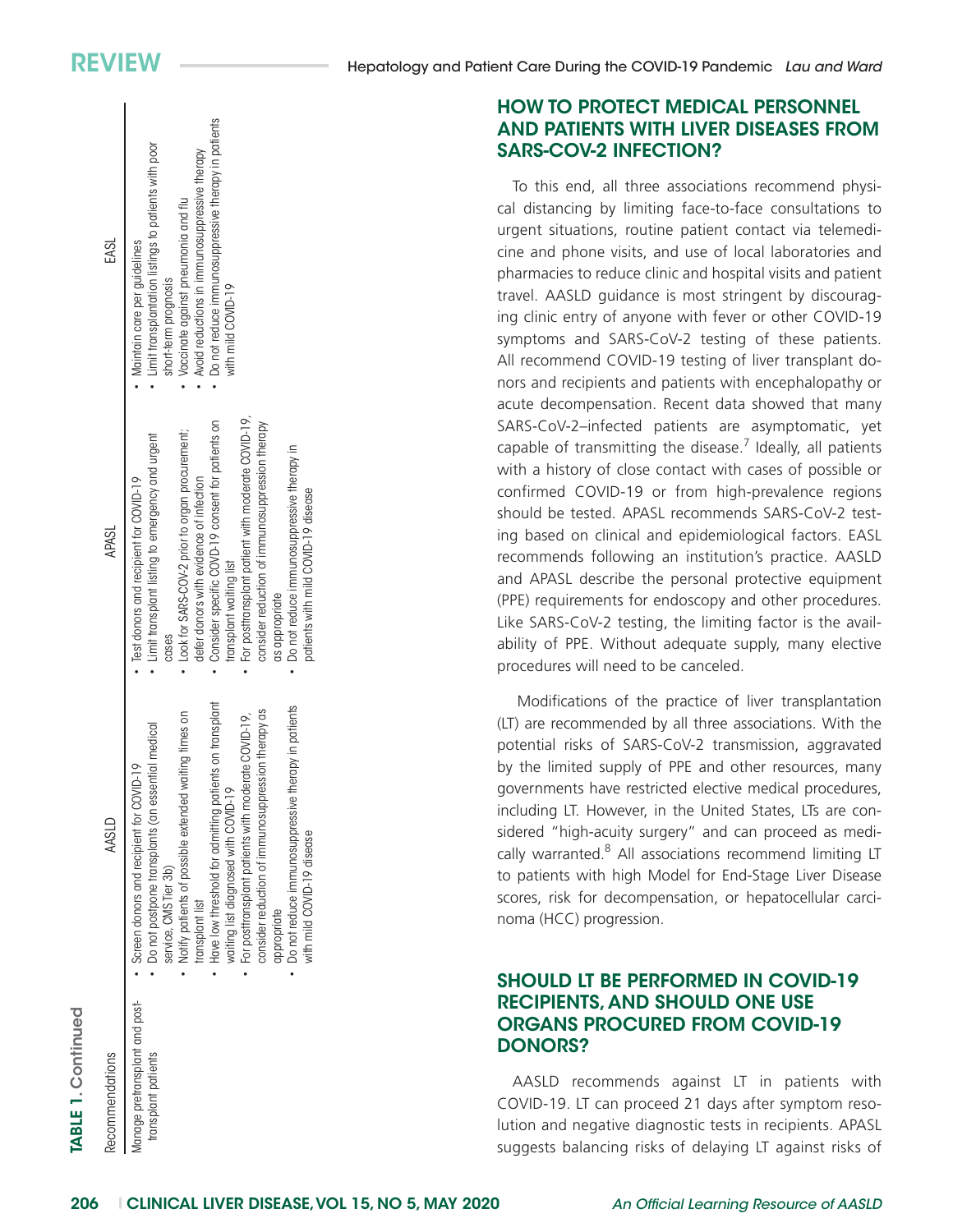

**FIG 1** Approach to the patient with COVID-19 and elevated serum liver biochemistries. Reproduced with permission from *Hepatology*. 5 Copyright 2020, American Association for the Study of Liver Diseases.

transmission to health care workers (HCWs). EASL does not specifically address this issue. To minimize the risk to HCWs, APASL recommends LT be performed only in patients with COVID-19 with at least two consecutive negative SARS-CoV-2 nucleic acid results and the presence of antibodies. Finally, there is debate whether immunosuppression should be reduced during the COVID-19 pandemic. So far there are no data to suggest that posttransplant immunosuppression is a risk factor for severe COVID-19. In contrast, reducing immunosuppression may increase the risk for graft rejection. All three associations recommend against reducing immunosuppressive therapy in LT patients with mild COVID-19. The dose of azathioprine, mycophenolate, and calcineurin inhibitor may be reduced in the setting of severe lymphopenia or worsening pulmonary status.

#### WHAT ARE THE ROLES OF A HEPATOLOGIST IN THE MANAGEMENT OF A PATIENT WITH COVID-19?

Elevation of serum transaminase levels is commonly observed in patients with COVID-19, and a hepatologist might therefore be consulted. All of the guidance suggests that the underlying cause of liver injury may be related to SARS-CoV-2 infections, exacerbation of preexisting CLD, or drug-induced hepatotoxicity. AASLD and APASL provide an algorithm to clinical evaluations (Fig. 1). A key question is whether patients with CLD have a higher risk for severe COVID-19. AASLD and APASL suggest nonalcoholic fatty liver disease (NAFLD) as an independent prognostic factor, and patients with CLD should be prioritized as candidates for COVID-19 drug trials. EASL and AASLD mention that patients with NAFLD are more likely than others to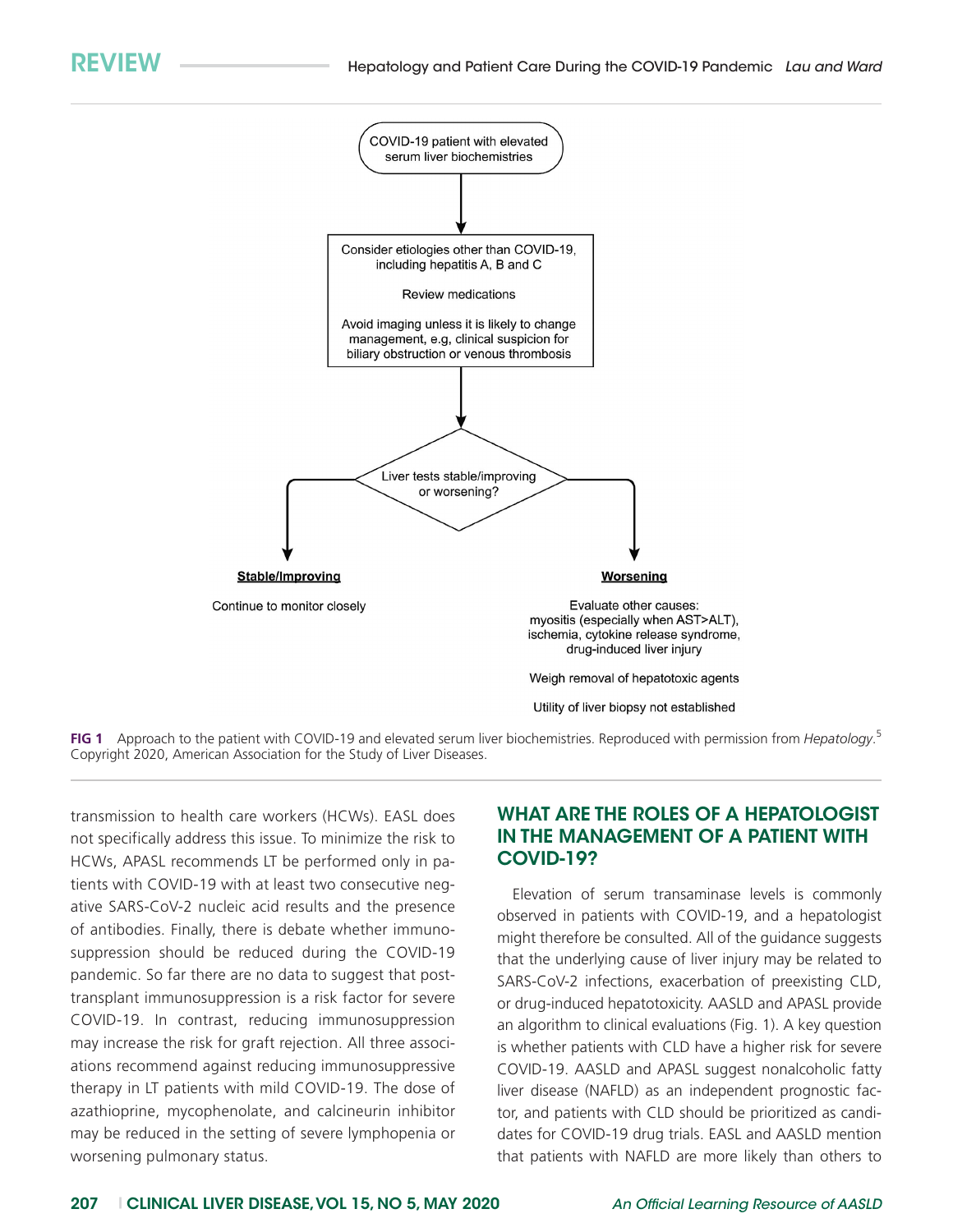have other comorbidity risks for severe COVID-19. To date, there is no evidence that patients with stable CLD due to chronic hepatitis B (CHB) or chronic hepatitis C (CHC) have increased susceptibility to SARS-CoV-2 infection. It is controversial whether there is an increased risk for flare-up of CHB or CHC during COVID-19 and whether prophylactic therapy should be started. Both AASLD and APASL recommend continuing treatment for CHB or CHC in patients with COVID-19. APASL recommends prophylactic hepatitis B therapy for those planned for anti-IL-6 or other immunosuppressive therapy*.* Initiating prophylactic hepatitis C therapy is not recommended. If there is any suggestion of a flare-up, therapy should be initiated in patients who are not already receiving hepatitis B or hepatitis C treatment.

On May 1, 2020, remdesivir, a nucleotide RNA polymerase inhibitor, was authorized by the US Food and Drug Administration under Emergency Use Authorization for treatment of those patients hospitalized with severe COVID-19.<sup>9</sup> APASL and AASLD recommend close monitoring of liver function in patients, especially those with CLD, who are treated with remdesivir. Patients with decompensated CLD and those with alanine aminotransferase (ALT) >5 times upper limit of normal should not be treated with remdesivir.

### HOW SHOULD WE MODIFY MANAGEMENT OF PATIENTS WITH HCC?

To avoid SARS-CoV-2 exposures, all associations recommend reducing patient visits and a delay in HCC ultrasound surveillance. It is uncertain whether HCC treatment should be deferred or started as usual in patients with COVID-19 with newly diagnosed HCC, and whether tyrosine kinase inhibitors (TKIs) or checkpoint inhibitors should be stopped in patients with COVID-19 who are already receiving such therapy. Delaying or withdrawing treatment increases the risk for HCC progression with detrimental outcomes, whereas surgical resection may increase risk for transmission to health care personnel, and checkpoint inhibitors might worsen COVID-19 by exacerbating a cytokine storm. AASLD recommends HCC treatments should proceed. EASL recommends locoregional therapies should be postponed whenever possible and immune-checkpoint inhibitor therapy be temporarily withdrawn. TKI in nonsevere COVID-19 should be taken on a case-by-case basis. APASL recommends postponing elective transplant/resection surgery, whereas radiofrequency ablation, transcatheter arterial chemoembolization, TKI, or immunotherapy can be initiated with change of immunotherapy schedules to every 4 to 6 weeks.

#### HOW TO CONDUCT CLINICAL TRIALS?

Both APASL and AASLD recommend using alternative physical distancing processes for study assessments to reduce SARS-CoV-2 exposure. APASL specifically recommends seeking local regulators and institutional review board approval of the contingency measures during the COVID-19 pandemic, obtaining trial participant's consent, and documentation of all deviations from the contingency measures. These recommendations align with US National Institutes of Health (NIH) revised guidance for NIH-supported clinical research.<sup>10</sup>

#### **SUMMARY**

APASL, AASLD, and EASL strongly recommend changes in patient workflow and clinical procedures to protect HCWs and patients from SARS-CoV-2 infection. Similarly, the associations generally agree on approaches to evaluation and treatment of patients with COVID-19 for liver disease, and management of patients with HCC and post–liver transplant patients with slight differences in the populations targeted for SARS-CoV-2 testing. These recommendations will evolve with further clinical experience and data from randomized controlled trials. For now, the liver associations provide the best available advice for the management of CLD during the COVID-19 pandemic.

#### **CORRESPONDENCE**

John W. Ward, M.D., Director, Coalition for Global Hepatitis Elimination, The Task Force for Global Health, 330 W. Ponce de Leon Ave., Decatur, GA 30030. E-mail: [jward@taskforce.org](mailto:jward@taskforce.org)

#### **REFERENCES**

- 1) World Health Organization. Guidance for health workers. Available at: [https://www.who.int/emergencies/diseases/novel-coronavirus-](https://www.who.int/emergencies/diseases/novel-coronavirus-2019/technical-guidance/health-workers)[2019/technical-guidance/health-workers](https://www.who.int/emergencies/diseases/novel-coronavirus-2019/technical-guidance/health-workers). Accessed May 4, 2020.
- 2) Centers for Disease Control and Prevention. Infection control guidance for healthcare professionals about coronavirus (COVID-19). [https://www.cdc.gov/coronavirus/2019-ncov/hcp/infection-contr](https://www.cdc.gov/coronavirus/2019-ncov/hcp/infection-control.html) [ol.html](https://www.cdc.gov/coronavirus/2019-ncov/hcp/infection-control.html). Updated April 24, 2020. Accessed May 4, 2020.
- 3) World Health Organization. Coronavirus disease (COVID-19) technical guidance: patient management. [https://www.who.int/emerg](https://www.who.int/emergencies/diseases/novel-coronavirus-2019/technical-guidance/patient-management) [encies/diseases/novel-coronavirus-2019/technical-guidance/patient](https://www.who.int/emergencies/diseases/novel-coronavirus-2019/technical-guidance/patient-management)[management](https://www.who.int/emergencies/diseases/novel-coronavirus-2019/technical-guidance/patient-management). Accessed May 4, 2020.